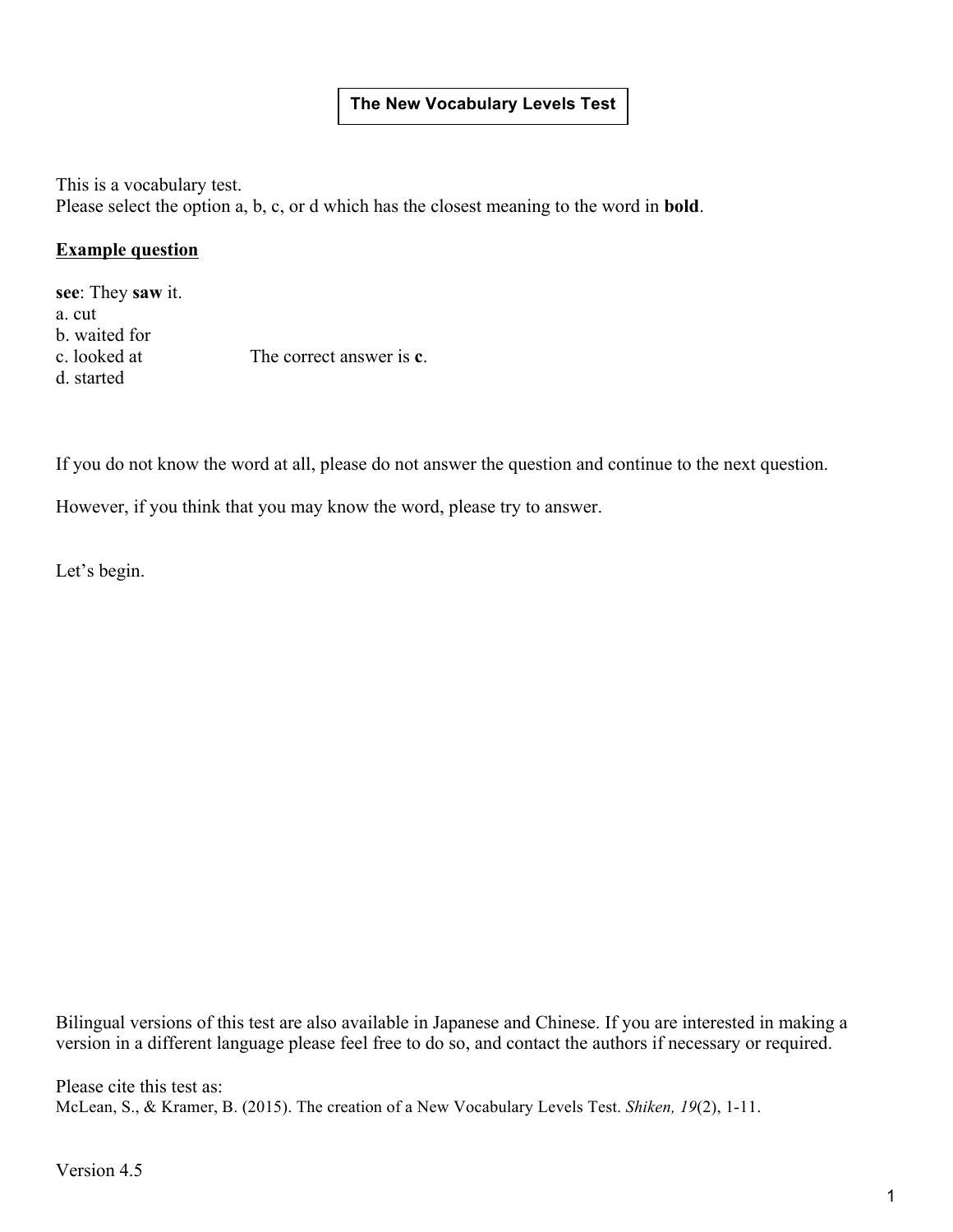1. time: They have a lot of **time**. a. money b. food c. hours d. friends 2. stone: She sat on a **stone**. a. hard thing b. kind of chair c. soft thing of the floor d. part of a tree 3. poor: We are **poor**. a. have no money b. happy c. very interested d. tall 4. drive: She **drives** fast. a. swims b. learns c. throws balls d. uses a car 5. jump: She tried to **jump**. a. lie on top of the water b. get up off the ground c. stop the car on the road d. move very fast 6. shoe: Where is your other **shoe**? a. the person who looks after you b. the thing you keep your money in c. the thing you use for writing d. the thing you wear on your foot 7. test: We have a **test** in the morning. 15. many: I have **many**. a. meeting b. travelling somewhere c. a set of questions d. an idea to do something 8. nothing: He said **nothing** to me. a. very bad things b. zero c. very good things d. something 9.cross: Don't **cross**. a. go to the other side b. push something c. eat too fast d. wait for something 10. actual: The **actual** one is larger. a. real b. old c. round d. other 11. any: Does she have **any** friends? a. some b. no c. good d. old 12. far: You have walked **far**! a. for a long time b. very fast c. a long way d. to your house 13. game: I like this **game**. a. food b. story c. group of people d. way of playing 14. cause: He **caused** the problem. a. made b. fixed c. explained d. understood a. none b. enough c. a few d. a lot 16. where: **Where** did you go? a. at what time b. for what reason c. to what place d. in what way

19. flower: He gave me a **flower**. a. night clothes c. beautiful plant 20. handle: I can't **handle** it. 21. camp: He is in the **camp**. b. place outside where people d. building where people sleep 22. lake: People like the **lake**. a. area of water b. very young child 23. past: It happened in the **past**. 24. round: It is **round**. d. with no corners

17. school: This is a big **school**.

18. grow: All the children **grew**.

a. where money is kept

c. place for learning d. where people live

b. sea animal

a. drew pictures

c. became bigger d. cried a lot

b. small clock

d. type of food

a. open b. remember c. deal with d. believe

a. sea

enjoy nature c. hospital

c. leader d. quiet place

c. night d. summer

a. friendly b. very big c. very quick

a. before now b. big surprise

b. spoke

2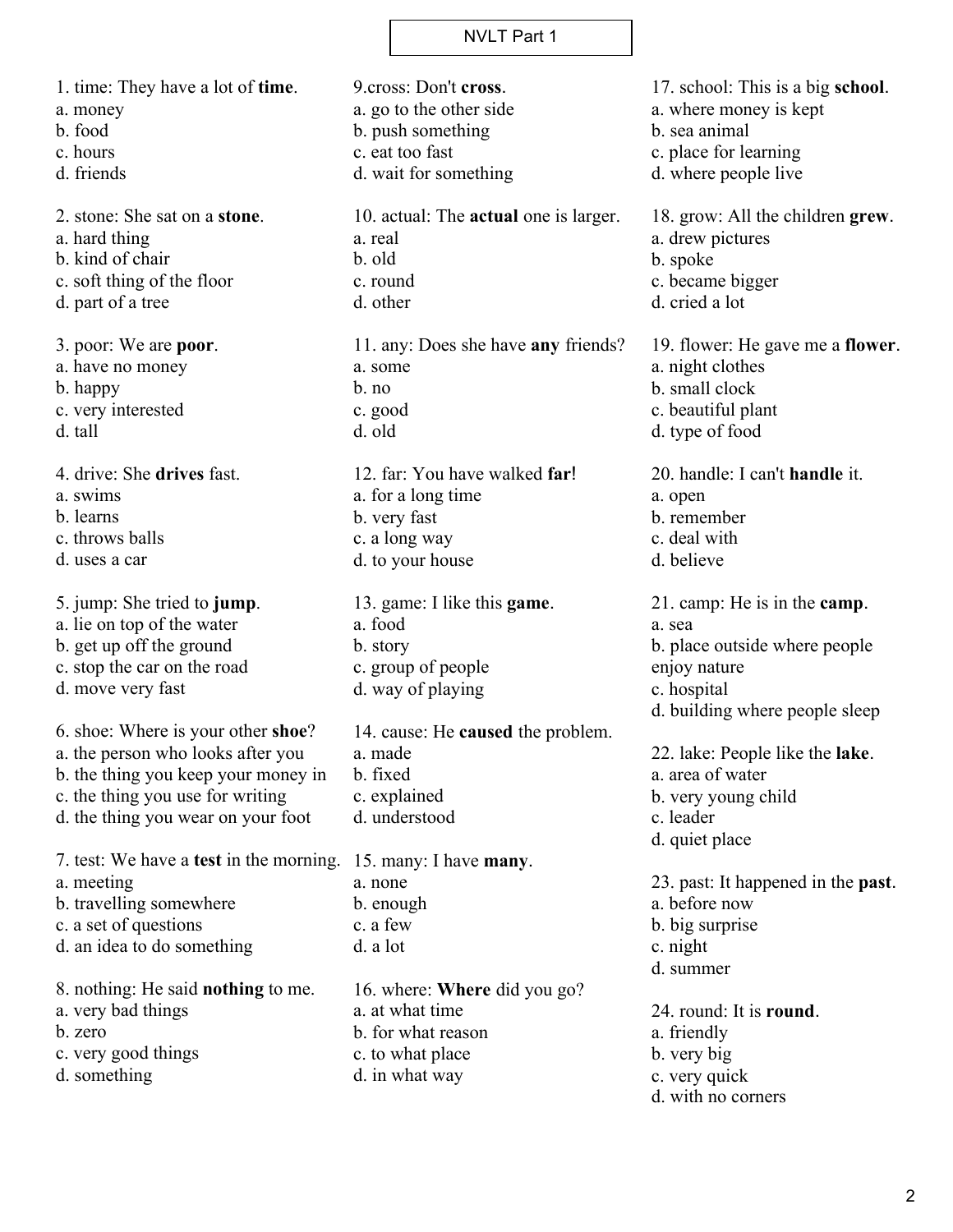1. maintain: Can they **maintain** it? a. keep it like it is b. make it larger c. get a better one than it d. get it 2. period: It was a difficult **period**. a. small set of questions b. time c. thing to do d. book 3. standard: Her **standards** are very high. a. the back under her shoes b. test scores c. cost of something d. level of how good she wants things to be 4. basis: This was used as the **basis**. a. answer b. resting place c. next step d. main part 5. upset: I am **upset**. a. strong b. famous c. rich d. angry 6. drawer: The **drawer** was empty. a. box that goes in and out for clothes b. place to keep cars c. place used to keep things cold d. animal house 7. pub: They went to the **pub**. a. place where people drink and talk b. place that keeps money c. large building with many shops d. building for swimming 8. circle: Make a **circle**. a. rough picture

- b. space with nothing in it
- c. round shape
- d. large hole

9. pro: He's a **pro**. a. person who has the job to find important secrets b. stupid person c. person who writes articles d. someone who is very good at doing something and is paid to do it. 10. soldier: He is a **soldier**. a. person who works in business b. person who studies at school c. person who works with wood d. person who fights in a war 11. result: They were waiting for the **results**. a. right time b. questions c. money d. effects of something 12. resist: They **resisted** it. a. made it work again b. looked at it twice c. thought hard about d. acted against 13. lend: She often **lends** her books. a. lets people use them b. draws inside them c. cleans them d. writes her name on them 14. refuse: She **refused**. a. went back b. thought about something c. said no d. stayed late 15. speech: I enjoyed the **speech**. a. type of presentation b. very fast run c. short piece of music d. type of hot food 16. pressure: They used too much

**pressure**. a. money b. time

- c. hard pushing
- d. bad words

17. refer: She **referred** to him.

- a. supported him
- b. let him go first
- c. talked about him
- d. answered him

18. army: They saw the **army**.

a. black and white animal

b. place where books are kept

c. person who lives nearby

d. people who protect a country

19. knee: Take care of your **knee**.

a. small child

b. part of your leg

c. plan for spending money

d. something that is yours

20. rope: He found a **rope**.

- a. thick and strong string
- b. something used to make holes
- c. strong box for keeping money
- d. metal tool used to climb up high

21. brand: This is a good **brand**.

a. dance party

b. first try

- c. place to wait for others
- d. name of a company

22. seal: They **sealed** it.

- a. fixed it
- b. closed it tightly
- c. looked at it carefully
- d. opened it quickly

23. warn: They were **warned**.

a. pushed away

- b. welcomed inside
- c. told about bad things
- d. led into war

24. reserve: They have large **reserves**.

a. things kept to use later

- b. machine for making bread
- c. money from other people
- d. group that runs a company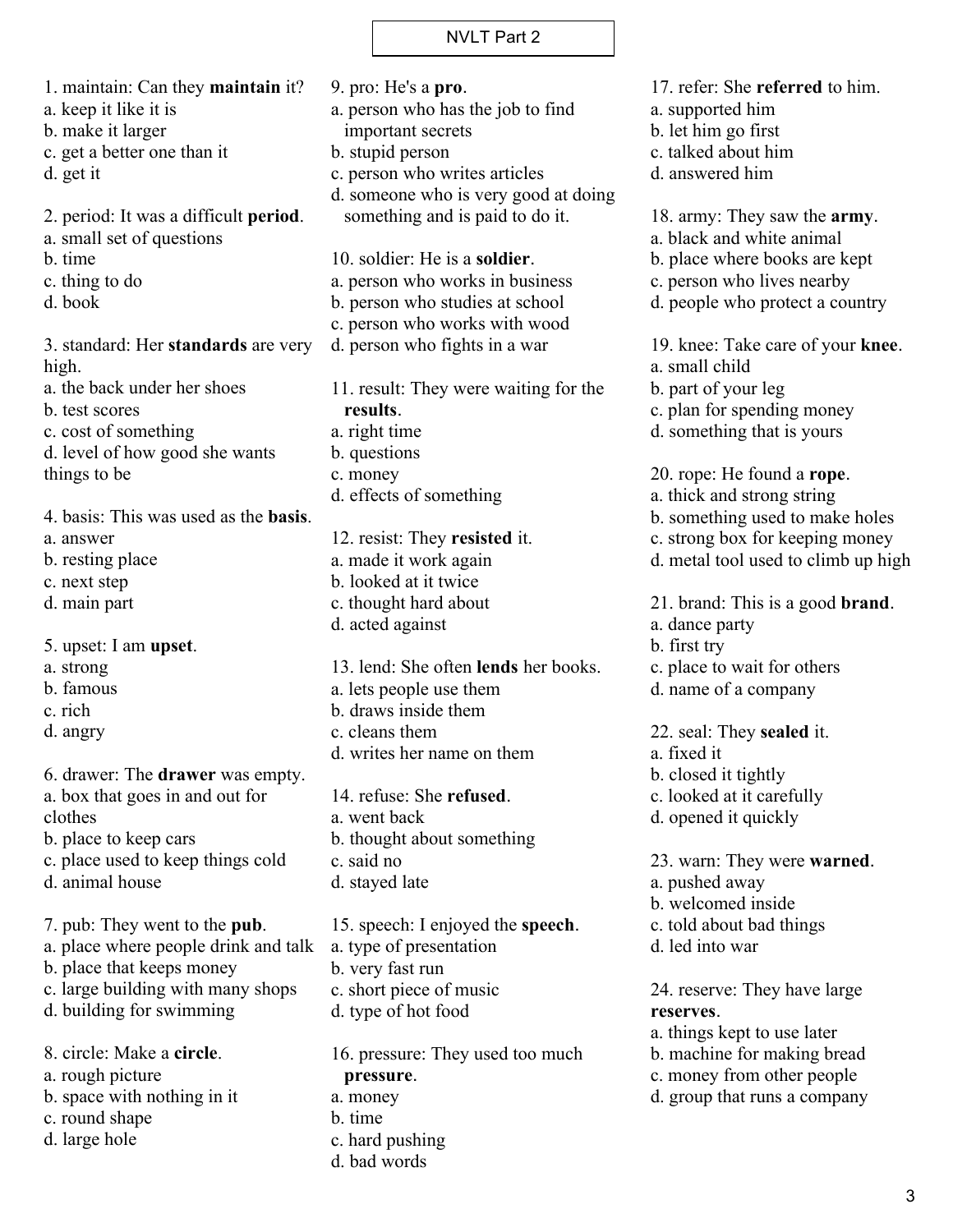| 1. restore: It has been restored.                                                                       | 9. silk: It's made of silk.                                              | 17. reward: He got a good reward.                                                   |
|---------------------------------------------------------------------------------------------------------|--------------------------------------------------------------------------|-------------------------------------------------------------------------------------|
| a. said again                                                                                           | a. smooth and soft cloth<br>b. hard black wood                           | a. things said about him by others<br>b. someone to help him in the house           |
| b. given to a different person<br>c. given a lower price                                                | c. animal fur                                                            | c. money or gift for the things he did                                              |
| d. made like new again                                                                                  | d. very light metal                                                      | d. large group of people to listen to him                                           |
|                                                                                                         |                                                                          |                                                                                     |
| 2. compound: They made a new                                                                            | 10. conceive: Who conceived the idea? 18. review: The committee reviewed |                                                                                     |
| compound.                                                                                               | a. told it to others                                                     | the plan.                                                                           |
| a. agreement between two people<br>b. thing made of two or more parts                                   | b. explained it<br>c. thought of it first                                | a. examined it carefully for a decision<br>b. agreed to allow                       |
| c. group that works together                                                                            | d. said it was bad                                                       | c. made more just like it                                                           |
| d. guess based on past experience                                                                       |                                                                          | d. threw it away                                                                    |
|                                                                                                         | 11. legend: It is now a legend.                                          |                                                                                     |
| 3. latter: I agree with the <b>latter</b> .                                                             | a. building for keeping old things                                       | 19. mode: The <b>mode</b> of production has                                         |
| a. man from the church                                                                                  | b. thing that is always done                                             | changed.                                                                            |
| b. reason given before                                                                                  | c. story from the past                                                   | a. type                                                                             |
| c. second one of two things                                                                             | d. event that happens regularly                                          | b. speed                                                                            |
| d. answer to the spoken question                                                                        |                                                                          | c. attitude                                                                         |
|                                                                                                         | 12. impose: This was <b>imposed</b> .                                    | d. amount                                                                           |
| 4. pave: It was <b>paved</b> .                                                                          | a. completely changed                                                    |                                                                                     |
| a. stopped quickly                                                                                      | b. in the middle of other things                                         | 20. personnel: I don't like the                                                     |
| b. divided into many parts                                                                              | c. made to look like something else                                      | personnel there.                                                                    |
| c. given gold edges                                                                                     | d. forced to happen by someone in                                        | a. type of chair that folds                                                         |
| d. covered with a hard surface                                                                          | power                                                                    | b. machine that controls the heat                                                   |
|                                                                                                         |                                                                          | c. people who work there                                                            |
| 5. remedy: We found a good remedy. 13. solution: There is no solution.                                  |                                                                          | d. person who owns a company                                                        |
| a. way to fix a problem                                                                                 | a. time                                                                  |                                                                                     |
| b. place to eat in public                                                                               | b. support                                                               | 21. competent: She was very                                                         |
| c. way to prepare food                                                                                  | c. problem                                                               | competent.                                                                          |
| d. rule about numbers                                                                                   | d. answer                                                                | a. very fast                                                                        |
|                                                                                                         |                                                                          | b. made angry easily                                                                |
| 6. bacterium: They didn't find a                                                                        | 14. celebrate: We have celebrated a                                      | c. able to do things                                                                |
| single <b>bacterium</b> .                                                                               | lot recently.                                                            | d. easily hurt                                                                      |
| a. small living thing causing                                                                           | a. found something for the first time                                    |                                                                                     |
| sickness                                                                                                | b. seen many new places                                                  | 22. devastate: The city was <b>devastated</b> .                                     |
| b. plant with red or orange flowers<br>c. animal that carries water on its back d. had a lot of parties | c. worked very hard                                                      | a. made beautiful for a special occasion<br>b. separated from the rest of the world |
| d. thing that has been stolen and                                                                       |                                                                          | c. suffered great damage                                                            |
| sold to a shop                                                                                          | 15. independence: He has too much                                        | d. made dirty by small animals                                                      |
|                                                                                                         | independence.                                                            |                                                                                     |
| 7. behavior: Look at her behavior!                                                                      | a. freedom from outside control                                          | 23. constituent: This is an important                                               |
| a. people who have come to listen                                                                       | b. time by himself                                                       | constituent.                                                                        |
| b. the way she acts                                                                                     | c. physical strength                                                     | a. building                                                                         |
| c. large amount of money                                                                                | d. feeling of being better than others                                   | b. agreement                                                                        |
| d. small land with water around it                                                                      |                                                                          | c. idea                                                                             |
|                                                                                                         | 16. tunnel: We need a tunnel here.                                       | d. part                                                                             |
| 8. fuel: Do you have any fuel?                                                                          | a. way through or under something                                        |                                                                                     |
| a. material used to make energy                                                                         | b. long piece of wood or metal to hold                                   | 24. weave: She knows how to <b>weave</b> .                                          |
| b. a drug that stops pain                                                                               | c. mark on paper to show a short space a. make cloth                     |                                                                                     |
| c. clothing used to keep you warm                                                                       | d. piece of material to cover a                                          | b. join pieces of metal together                                                    |
| d. a material put in walls to keep                                                                      | window                                                                   | c. make people think something                                                      |
| heat inside                                                                                             |                                                                          | d. trick people                                                                     |
|                                                                                                         |                                                                          |                                                                                     |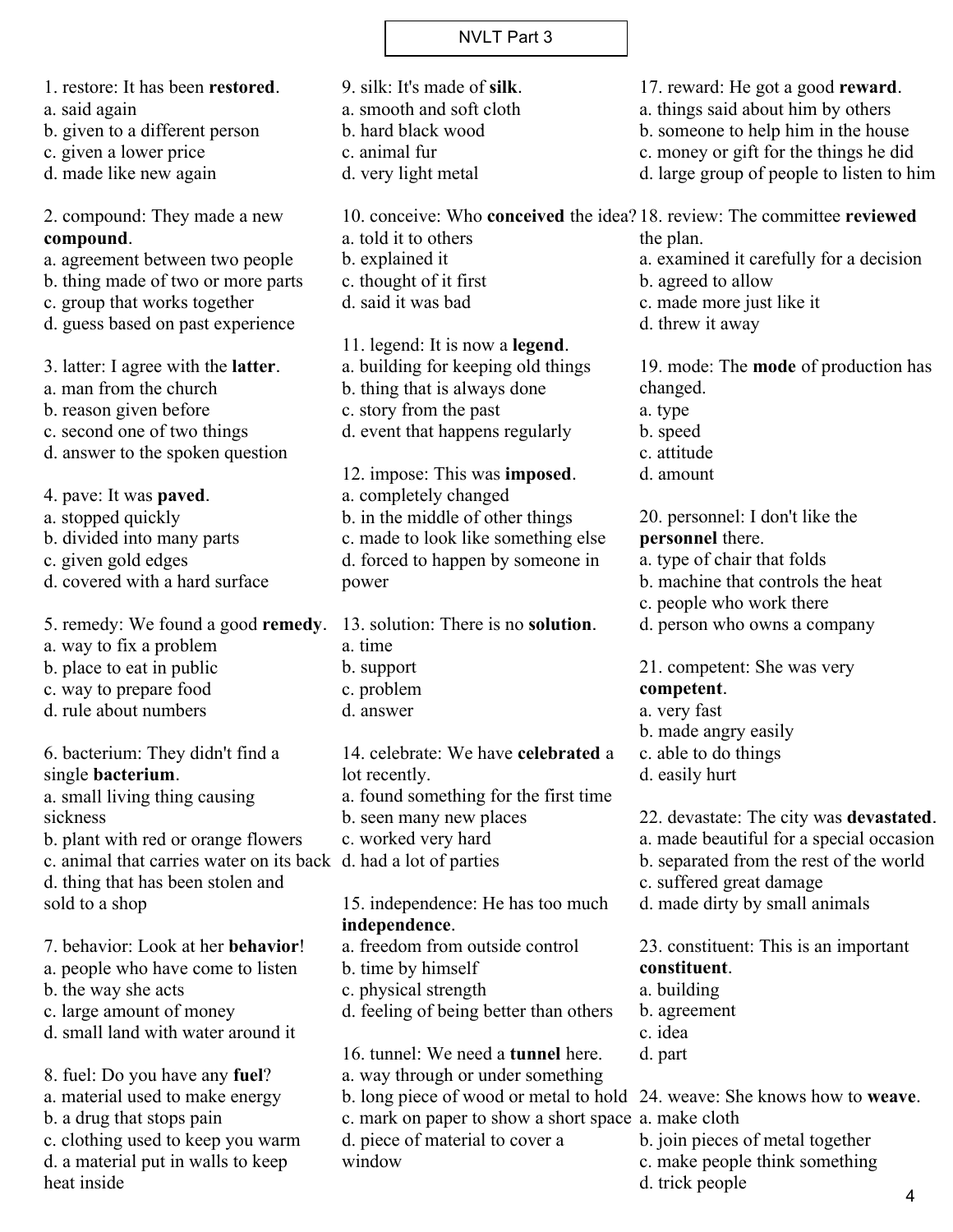1. patience: He has a lot of **patience**. a. ability to wait b. free time c. faith in God d. knowledge 2. strap: She broke the **strap**. a. promise b. top c. plate d. belt 3. weep: He **wept**. a. finished school b. cried c. died quickly d. thought deeply 4. haunt: The house is **haunted**. a. full of decorations b. allowed to be used for money c. completely empty d. full of ghosts 5. cube: I need one more **cube**. a. pin b. box c. cup d. postcard 6. peel: Shall I **peel** it? a. let it sit in water for a long time b. take the skin off it c. make it white d. cut it into thin pieces 7. distress: He felt **distressed**. a. unwanted b. satisfied c. unhappy d. energetic 8. depart: She **departed** yesterday. a. went away b. said no c. went down a hill d. got worse 9. romance: They had a short **romance**. a. difference of opinion b. holiday away from home c. serious discussion d. love relationship 10. ambition: He has no **ambition**. a. strong desire to do well b. ability to understand people's feelings c. ability to make new things d. enjoyment of life 11. dash: They **dashed** over it. a. ran quickly b. walked slowly c. fought bravely d. looked quickly 12. drown: People have **drowned** here. b. housekeeper a. eaten outside b. died in water c. dug a hole d. cut down trees 13. originate: It **originated** here. a. grew very well b. changed shape c. remained d. first started 14. leaf: He touched the **leaf**. a. part of a plant b. soft shoe c. top of a bottle d. glass window 15. amateur: She is an **amateur** player. a. someone who plays for fun, not money b. player who replaces other hurt players c. player representing her country d. ball-sports player 16. evacuate: They were **evacuated**. a. moved to another place for safety 17. exert: Don't **exert** yourself! a. praise too much b. hurt yourself c. work too hard d. give yourself everything you want 18. marble: It was made of **marble**. a. hard stone b. hard wood c. soft metal d. soft cloth 19. diminish: It has **diminished**. a. become dark b. become less in size c. become cloudy d. grown colder 20. sheriff: The **sheriff** was friendly. a. pilot c. policeman d. teacher 21. monarch: They saw the **monarch**. a. army group b. gate c. king or queen d. criminal 22. plunge: It **plunged**. a. danced around b. was made quiet c. dropped suddenly d. stayed still 23. mourn: They **mourned** for several years. a. performed on the street b. felt very sad c. worked hard d. used their money carefully 24. fragile: These things are very **fragile**. a. special b. hard to find c. popular

b. searched for guns or knives

d. made to look like criminals

c. frightened suddenly

d. easily broken

5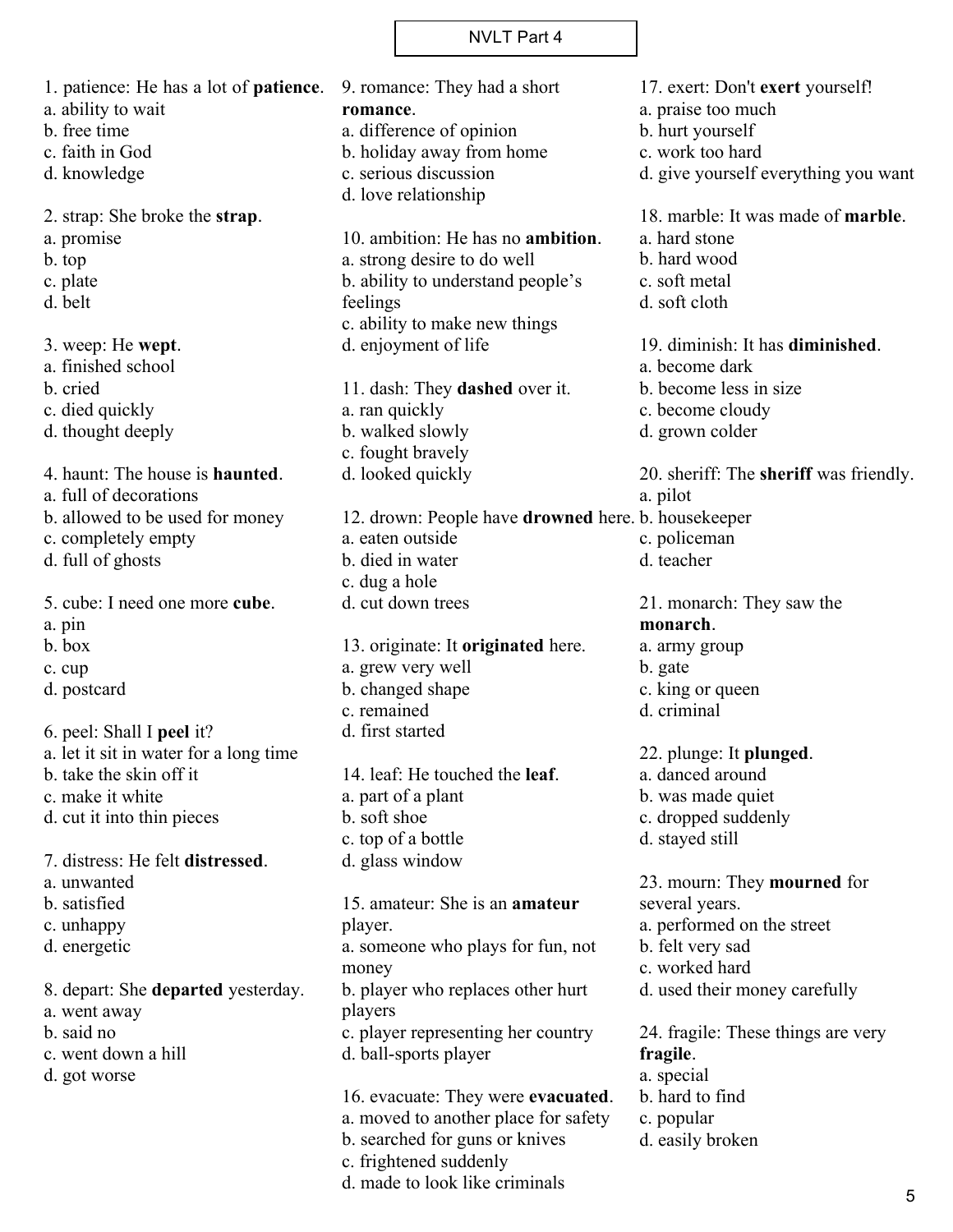1. scrub: He is **scrubbing** it. a. cleaning b. repairing c. worrying about d. drawing pictures 2. dinosaur: The children were pretending to be **dinosaurs**. a. people who look for gold b. small people that fly c. animals that make fire d. animals that lived a long time ago 3. nun: We saw a **nun**. a. small worm b. big accident c. woman who serves her religion d. strange light in the sky 4. compost: We need some **compost**. a. strong support b. mental help c. strong material that is used for building d. soil used to help the garden 5. miniature: It is a **miniature**. a. small version of something b. brick house c. very small living creature d. detailed plan for a building 6. crab: Do you like **crabs**?

a. small sea animals

- b. hard thin salty bread
- c. original copy of a piece of music
- d. insect which sings and jumps

7. vocabulary: You will need more **vocabulary**.

- a. words
- b. skills
- c. money
- d. guns

8. corpse: The **corpse** was found in the park.

- a. large and deep cup
- b. mobile phone
- c. artist's hat
- d. dead body

b. traveling around c. making a musical sound with his lips d. working hard using his body 10. divert: The rivers were **diverted**. a. made to move in a different way b. given bridges c. made very dirty d. made wider and deeper

9. rove: He is **roving**. a. getting drunk

a. mountain b. long hole c. pile of trash d. beautiful sight

12. technician: She is a **technician**. a. man with magical abilities b. person who works with and fixes machines c. doctor who cares for young children d. person who is good at music

13. query: I have a **query**.

- a. headache
- b. large amount of money
- c. question
- d. good idea

14. mug: This **mug** needs a wash. a. big cup b. old car you like c. clothes worn under other clothes d. area in front of the door where rain and wind cannot reach

15. static: It's **static** at the moment. a. not popular b. demanded by law c. often said d. not moving or changing

16. slaughter: We read about the **slaughter** in the paper. a. problem b. scientific research c. killing d. sports event

11. trench: They looked at the **trench**. a. soft seat for two or more people b. small animal with eight legs c. small public bus d. oily fish 18. circus: We went to the **circus**. a. place for people who love God b. traveling company of entertainers c. place where people run races d. music group 19. sofa: He bought a **sofa**. b. cutting machine c. long pipe for putting water on the garden d. a small car with four wheels that a baby can ride in while someone pushes it 20. logo: They have a pretty **logo**. a. tree with red fruit b. reception

17. spider: We caught the **spider**. a. disease that gives red spots

c. picture or word that represents a company

d. a holiday home

21. commemorate: We must **commemorate** his actions. a. remember something or someone b. pretend to agree with something

- c. protest against something
- d. say good things about him

22. crook: They were **crooks**.

- a. people who are not honest
- b. people who work at hospitals
- c. people who cannot walk
- d. people who design buildings

23. volt: How many **volts** were used? a. large envelope for business letters

- b. something used to add flavor to food
- c. units measuring electrical power
- d. material that attracts other metals

24. warfare: Modern **warfare** is frightening. a. crime b. dancing c. fighting d. pollution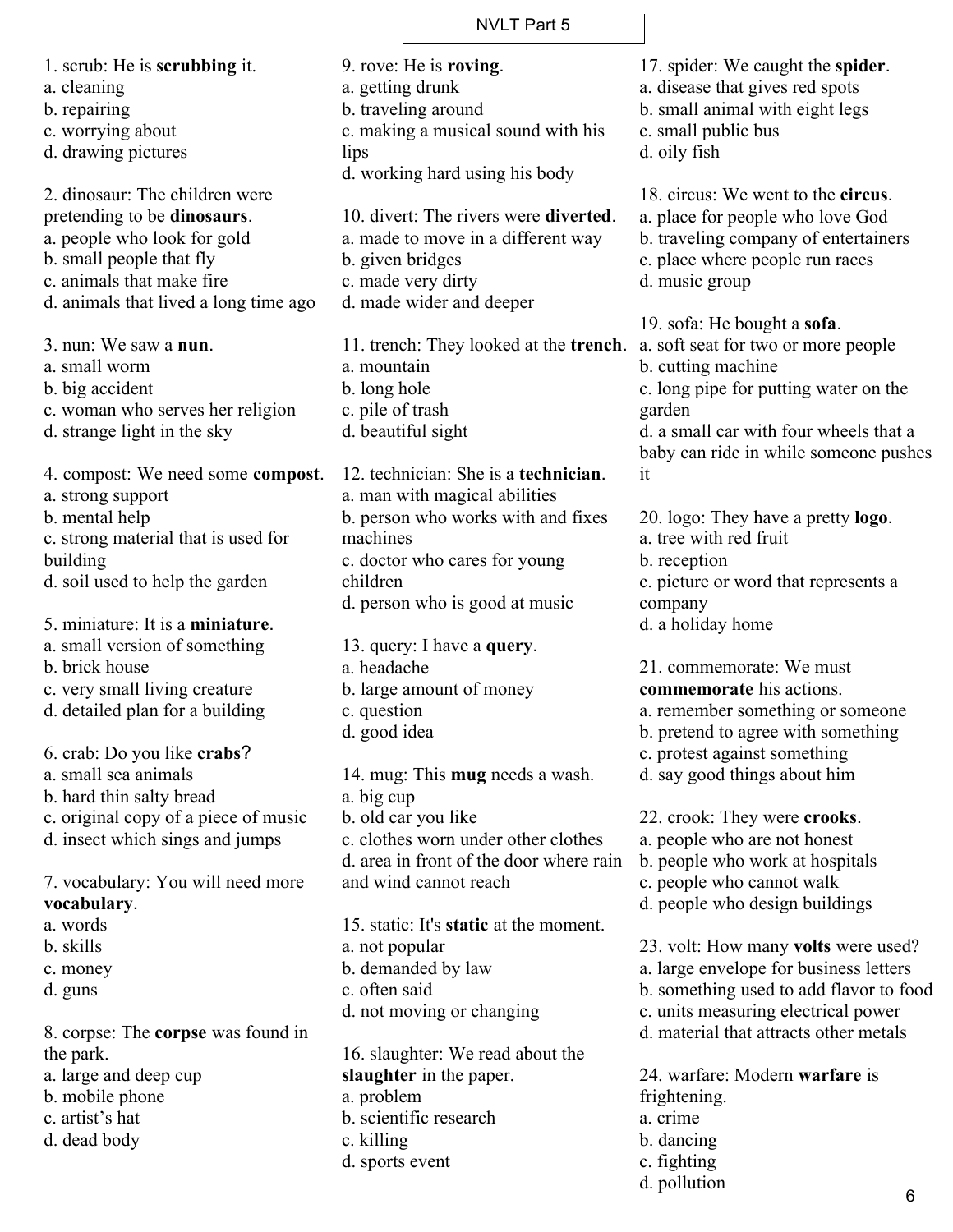NVLT Part 6 – Academic Word List

1. concept: This is a difficult **concept**.

a. legal agreement

- b. idea about what something is
- c. way of doing things
- d. a written explanation of a law

2. similar: These articles are **similar**.

- a. about a certain thing
- b. of great quality
- c. easy to understand
- d. close to the same

3. item: The next **item** is very important.

a. thing on a list

b. question sheet

- c. meeting of people
- d. way something looks

4. component: Each **component** is very important.

a. set of ideas which support something

- b. flat part that sits on top of another
- c. small part of something bigger
- d. the person you work with

5. compensate: The government should **compensate** the farmers. a. give something good to balance something bad

b. stop them from joining a group

c. find where they are

d. bring them together

6. professional: She wants to be a **professional** musician.

- a. someone who stays at home
- b. someone who gets paid to play
- c. someone on a list
- d. someone known by many people

7. external: They worried about the **external** damage.

- a. not known
- b. outside
- c. based on facts
- d. following

8. clause: Please fix that **clause**.

- a. part of a sentence
- b. something you are trying to do
- c. large picture
- d. small object

9. migrate: The animals began to **migrate**.

- a. work together
- b. move together to a different place
- c. come together as a group
- d. change together

10. priority: That is our **priority**. a. deal between two people b. most important thing c. something that has been printed d. person who comes next

11. reverse: Try it in **reverse**. a. the other direction b. the way things are arranged c. with the correct sound d. at the correct time

12. arbitrary: Her decision was **arbitrary**.

- a. not chosen for a reason
- b. necessary for success
- c. not able to be changed
- d. good enough for a purpose

13. mutual: The feeling was **mutual**.

- a. easy to understand
- b. fully developed
- c. the same between two people
- d. kept under control

14. alternative: Is there an **alternative**? a. another choice b. thing to do

- c. something to say
- d. activity with many people

15. colleague: That is my **colleague**. a. something that people talk about b. plan of things to do c. person you work with d. piece of writing

16. legal: Is this meeting place **legal**?

- a. based on the law
- b. free to be used
- c. easy to see
- d. important to someone

17. site: He looked for a better **site**.

- a. basic part of something
- b. opinion about the price
- c. place where something is

d. something brought from another country

18. institute: We must **institute** new changes.

- a. get with effort
- b. control with laws
- c. begin or create
- d. search for

19. retain: How will the club **retain** its members? a. mix them together

- b. help them develop
- c. help them work together
- d. keep them

20. phase: This is one **phase** of the new system.

a. list of things in a special order

- b. short part of a process
- c. range of levels
- d. rule that controls what something is

21. pursue: This year she will **pursue** the group's goals. a. try to get b. change c. check over time d. make easier

22. recover: The men **recovered** their strength. a. showed other people b. used for a reason c. said that they know

d. got back